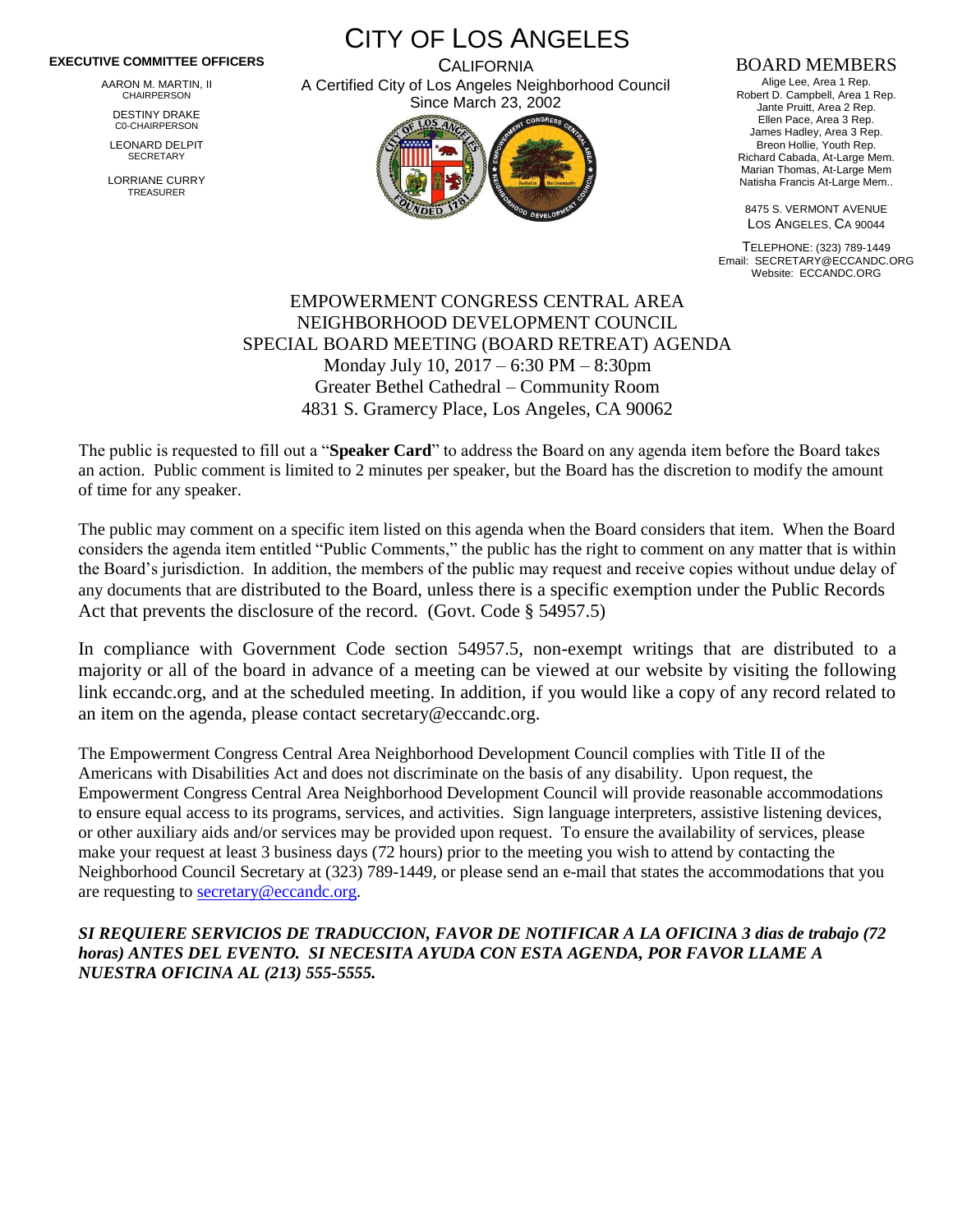- 1. Call to Order and Board of Directors Roll Call. (Chairperson)
- 2. Pledge of Allegiance (Youth Representative)
- 3. Review and possible approval of minutes from prior meeting held on June 26, 2017 (Secretary)
- 4. Review and possible approval of treasure report dated July 11, 2017 (Treasure)
- 5. Public Comments Comments from the public on non-agenda items within the Board's subject matter jurisdiction. [Speaker time limit is 2 minutes.]
- 6. Discussion of and possible approval of Budget Package for (2017-2018) (Treasure)
- 7. Discussion of and possible approval of Board's Calendar of Event for (2017-2018)
- 8. Discussion of and possible approval of Board's Outreach Plan and Survey for (2017-2018)
- 9. Discussion of and possible approval of Board's Strategic Plan for (2017-2018)
- 10. Discussion of and possible approval of Board's Self Assessment for (2016-2017)
- 11. Reappoint Standing Committee Chairs for (2017-2018) (Chairperson)
- 12. Presentations [Speaker time limit is 10 minutes.] (None)
- 13. Elected Officials (Report to Community Stakeholders) United States House of Representative, Congresswoman Karen Bass (37th Congressional District) California State Assembly, Assemblyman Sebastian Ridley-Thomas (54th District) California State Assembly, Assemblyman Reggie Sawyer (59th District) County of Los Angeles, Supervisor Mark Ridley-Thomas (2nd District) City Los Angeles, Mayor Eric Garcetti Office, City of Los Angeles, City Attorney Mike Feuer Office City of Los Angeles, Councilman Marqueece Harris-Dawson Office (8th District)
- 14. Public Officials (Report to Community Stakeholders) California Highway Patrol, (CHP) Los Angeles County Sheriff Department Los Angeles Police Department, (Southwest and 77<sup>th</sup>) Los Angeles Unified School Police Department (Horace Mann and Obama Prep.) Los Angeles Fire Department, (Station No. 66) City Departments & Bureaus, Boards & Commissions, City Council Committees Certified Neighborhood Councils in Region 10
- **10.** Area Reports (None)